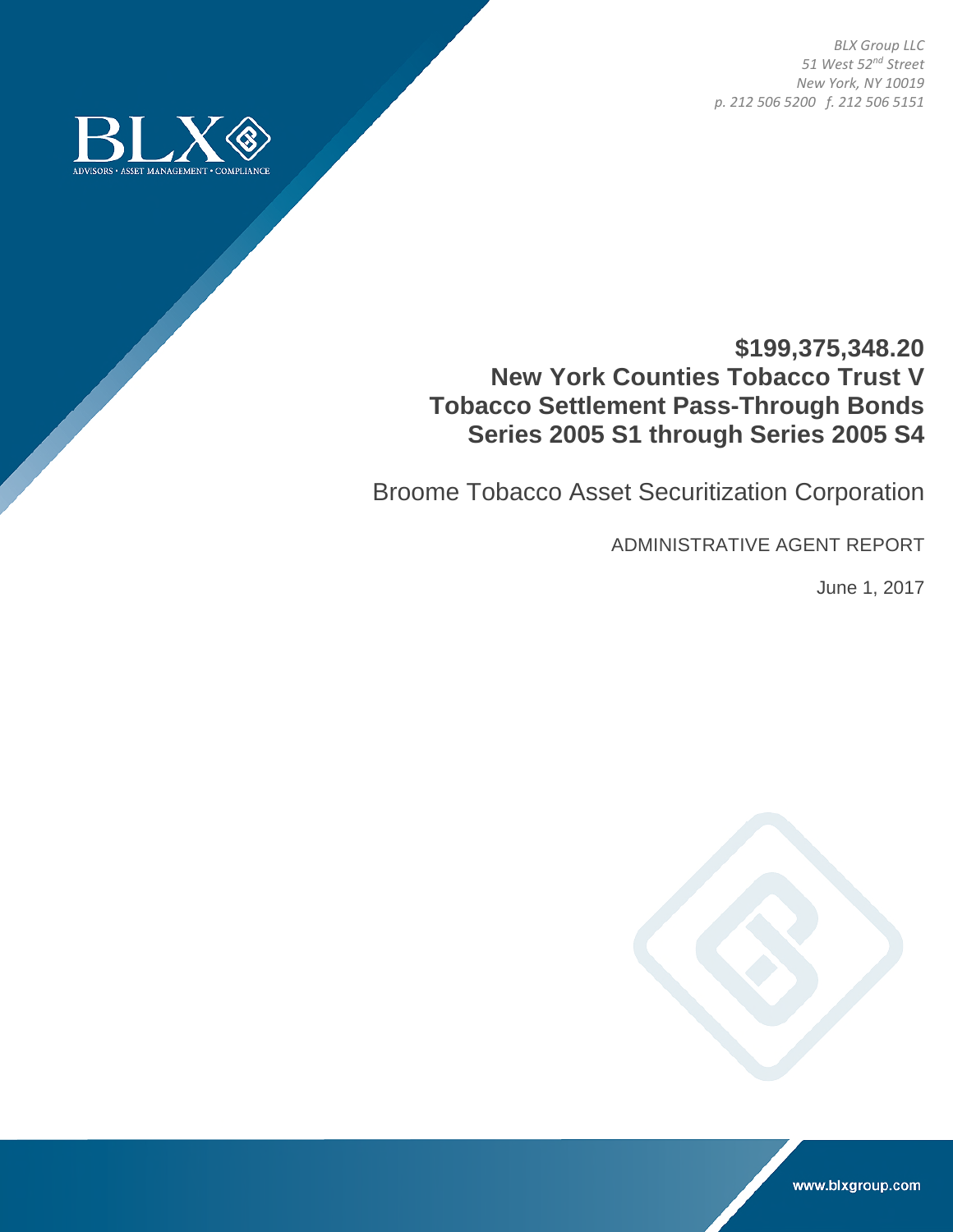*\$199,375,348.20 New York Counties Tobacco Trust V Tobacco Settlement Pass-Through Bonds Series 2005 S1 through Series 2005 S4 May 31, 2017 Page i* 

# **TABLE OF CONTENTS**

Transmittal Letter

- Schedule A Outstanding Bonds as of June 1, 2017
- Schedule B Principal and Interest Payments
- Schedule C Account Balances as of June 1, 2017

## Schedule D - TSR Payments and Pending Litigation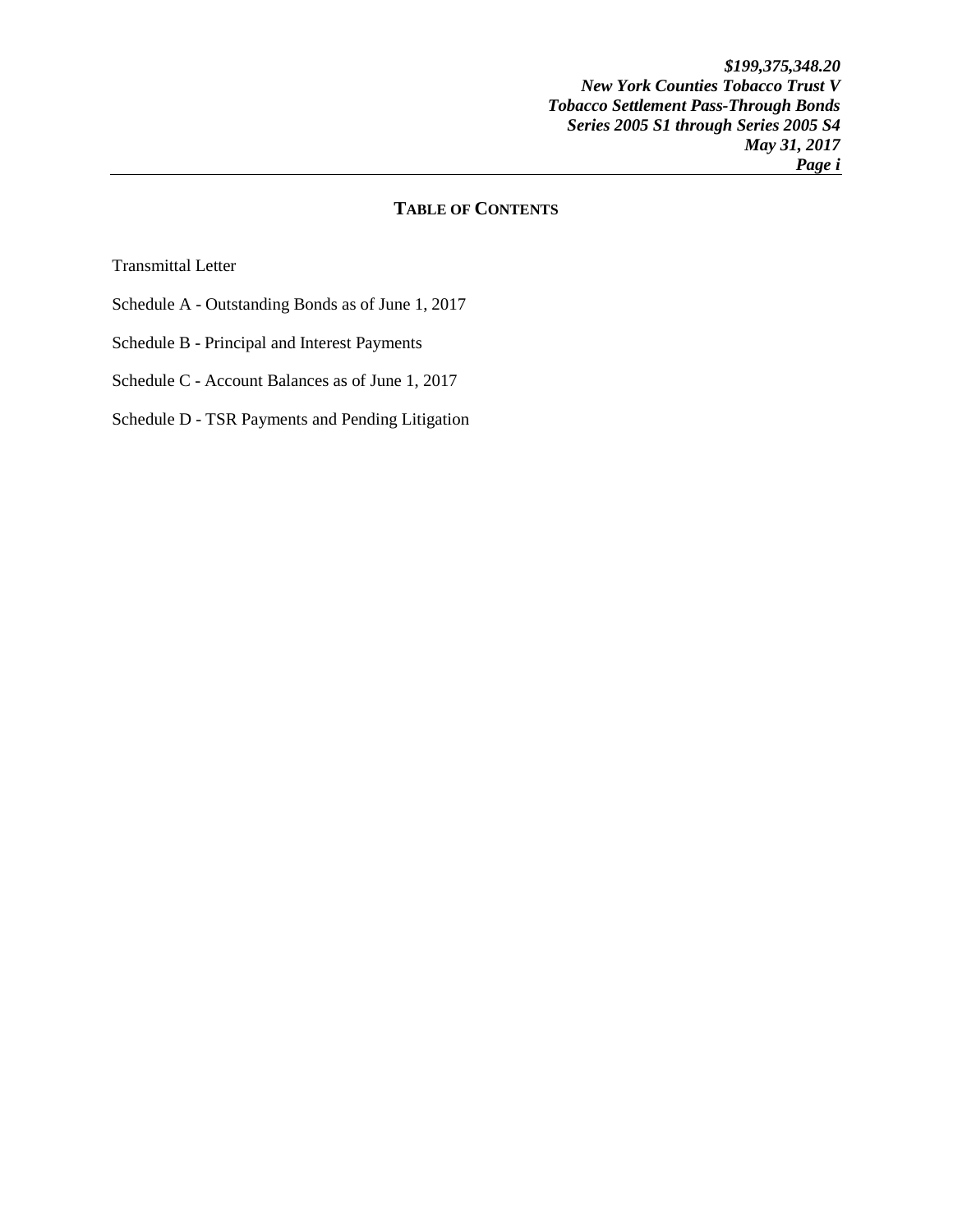

May 31, 2017

Broome Tobacco Asset Securitization Corporation Edwin L. Crawford County Office Building Binghamton, NY 13902

> Re: \$199,375,348.20 New York Counties Tobacco Trust V Tobacco Settlement Pass-Through Bonds Series 2005 S1 through Series 2005 S4

Ladies and Gentlemen:

This report (the "Report") is being delivered to you pursuant to the Administrative Agent Agreement (the "AA Agreement") by and between the Broome Tobacco Asset Securitization Corporation (the "Corporation") and BLX Group LLC. The Report consists of certain calculations and statements made in accordance with Section 4.1(a)(iv) of the AA Agreement and Sections 7.08 and 6.05 of the Series 2005 Supplemental Bond Indenture dated November 1, 2005 (the "Supplemental Indenture") by and between the Corporation and Manufacturers and Traders Trust Company (the "Trustee"). Unless defined herein, all capitalized terms used herein shall have the meanings given such terms in the AA Agreement or Supplemental Indenture as applicable. Specifically, this Report is comprised of the following attachments:

- the Outstanding Bonds as of the next Distribution Date, i.e. June 1, 2017 (the "Next Distribution Date") (see Schedule A hereof);
- the amount of principal to be paid to Bondholders of each Series on the Next Distribution Date, including the amounts of maturing principal, Mandatory Sinking Fund Installments, Turbo Redemption Payments and other redemptions (see Schedule B hereof);
- the amount of interest to be paid to Bondholders of each Series on the Next Distribution Date (see Schedule B hereof);
- the amount on deposit in each Account as of the Next Distribution Date, including the amount on deposit in the Lump Sum Redemption Account (see Schedule C hereof);
- the amounts, and to the extent available, the types of payments constituting TSRs that were received during the preceding 12-month period (see Schedule D hereof);
- whether, to the knowledge of the Corporation, any litigation is pending against the State, the County or the Corporation seeking to invalidate or overturn the MSA, the Local Law, the Agreement or the proceedings pursuant to which the Bonds are issued (see Schedule D hereof).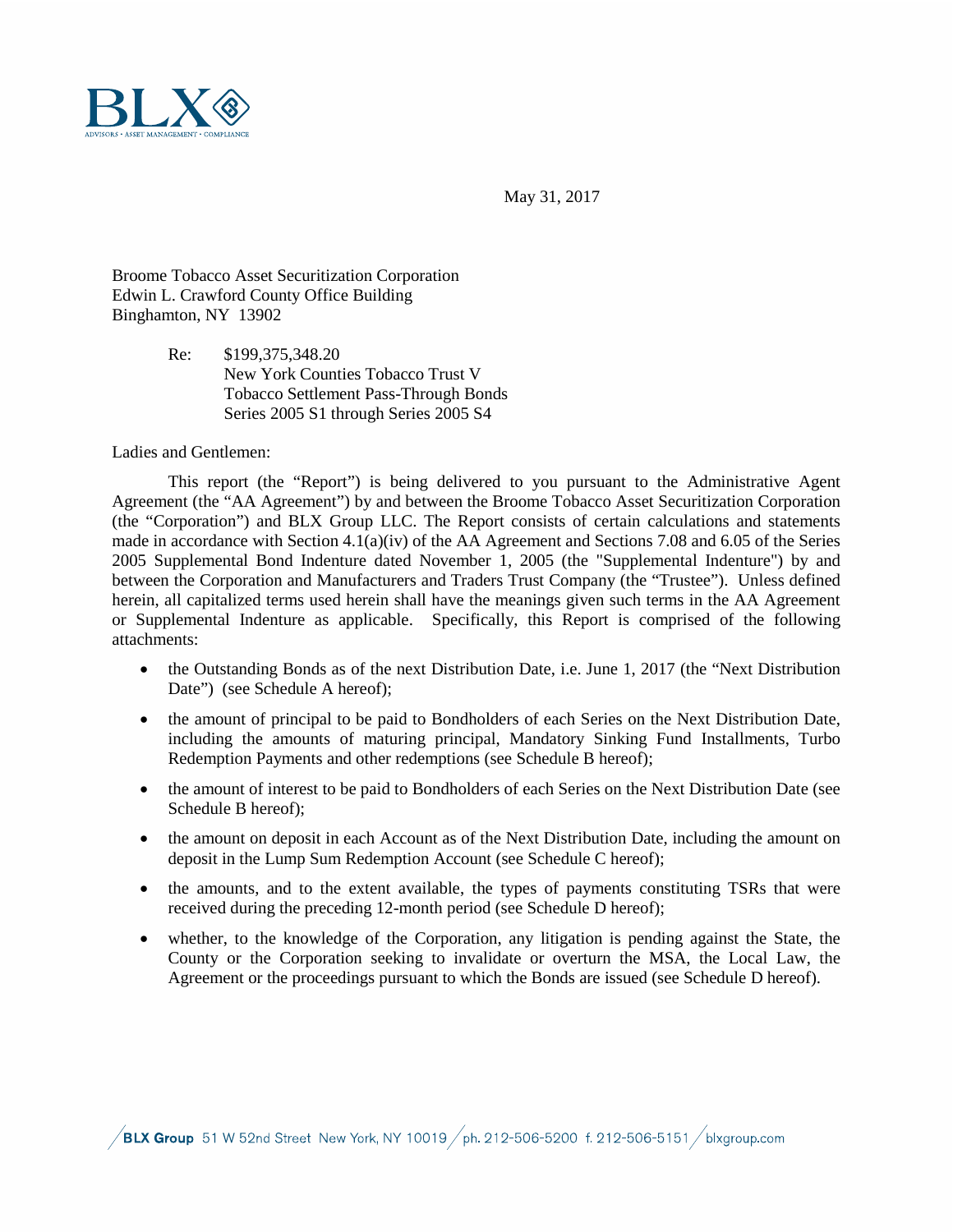

*Broome Tobacco Asset Securitization Corporation May 31, 2017 Page 2*

This Report is not to be used, circulated, quoted, referred to, or relied upon by any other person without our express written permission.

Very truly yours,

BLX Group LLC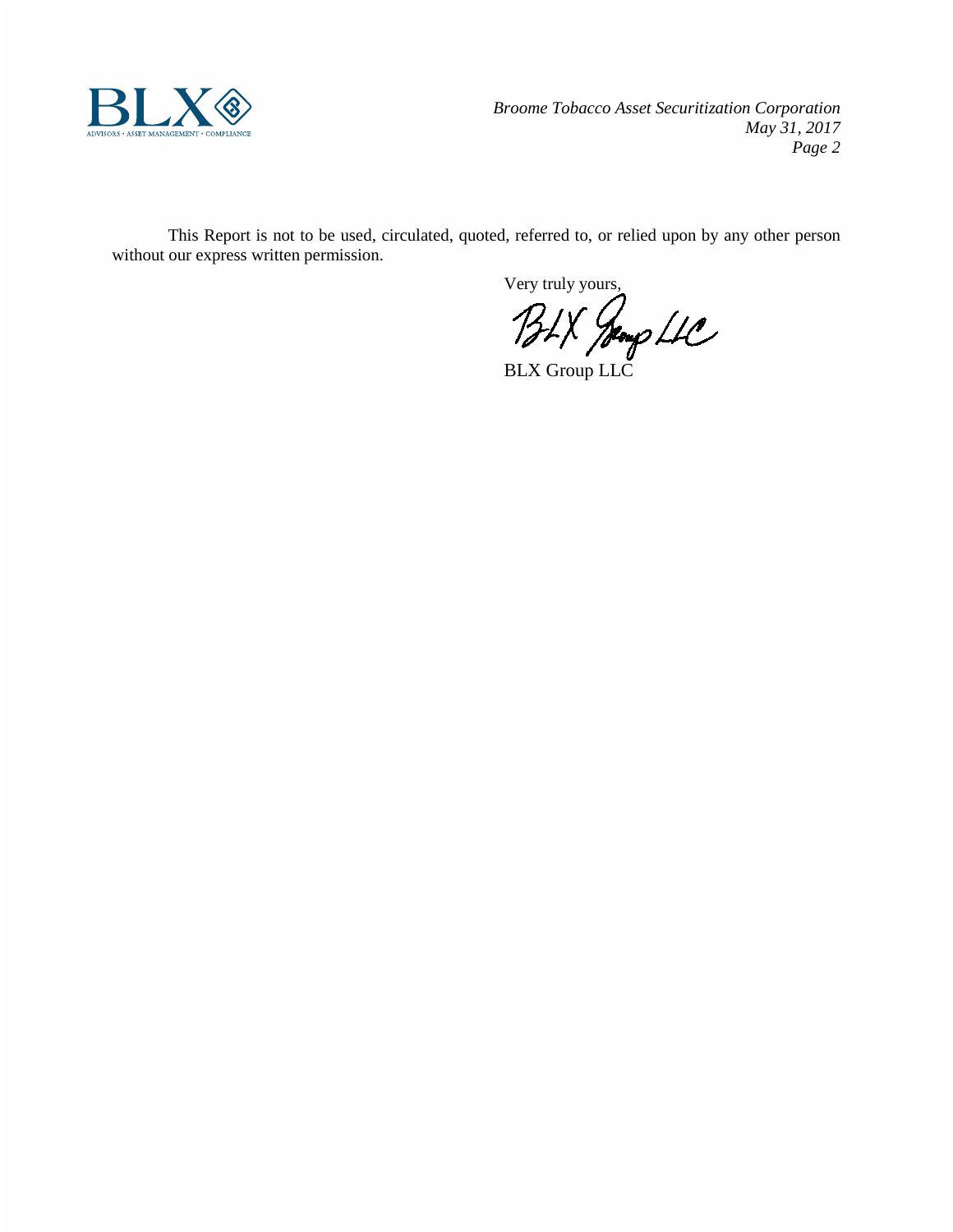**Broome Tobacco Asset Securitization Corporation**  *Schedule A - Outstanding Bonds as of June 1, 2017*

Per Section 7.08(a) of the Supplemental Indenture and Section 4.1(a)(iv)(A) of the AA Agreement, the amount of Bonds Outstanding on June 1, 2017 (after the Turbo Redemption described on Schedule B hereof):

| Outstanding Current Interest Bonds:                      | 0.00           |
|----------------------------------------------------------|----------------|
| Outstanding Capital Appreciation Bonds (accreted value): | 4.942.271.82   |
| Total Outstanding Bonds:                                 | \$4.942.271.82 |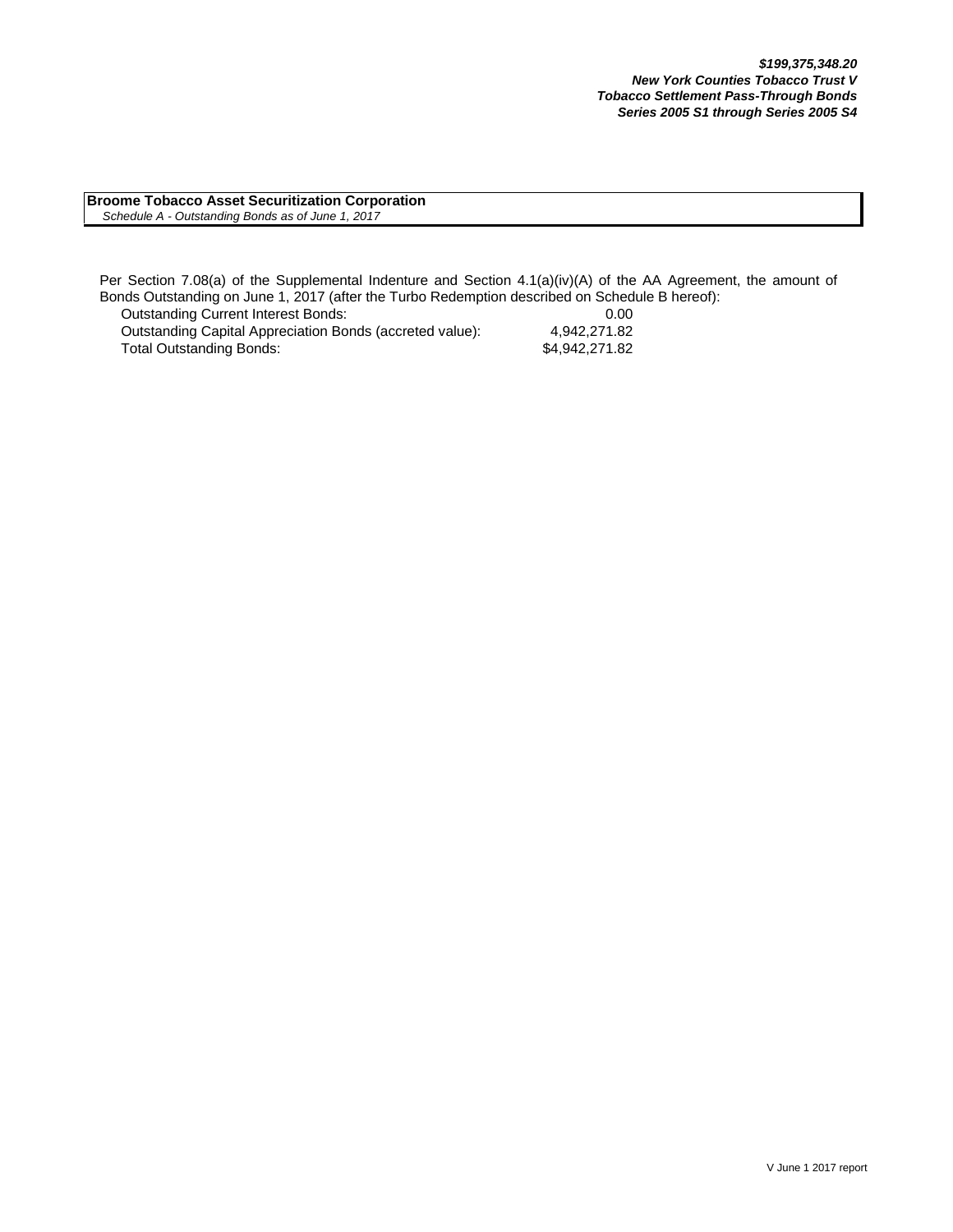#### **Broome Tobacco Asset Securitization Corporation** *Schedule B - Principal and Interest Payments*

Per Section 4.1(a)(iv)(C) of the AA Agreement, the amount of principal to be paid to Bondholders of each Series on June 1, 2017:

| Maturing Principal:                         | \$0.00 |
|---------------------------------------------|--------|
| Mandatory Sinking Fund Installments:        | \$0.00 |
| Turbo Redemption Payments (accreted value): | \$0.00 |
| Other Redemptions:                          | \$0.00 |

Per Section 4.1(a)(iv)(B) of the AA Agreement, the amount of interest to be paid to Bondholders of each Series on June 1, 2017: \$0.00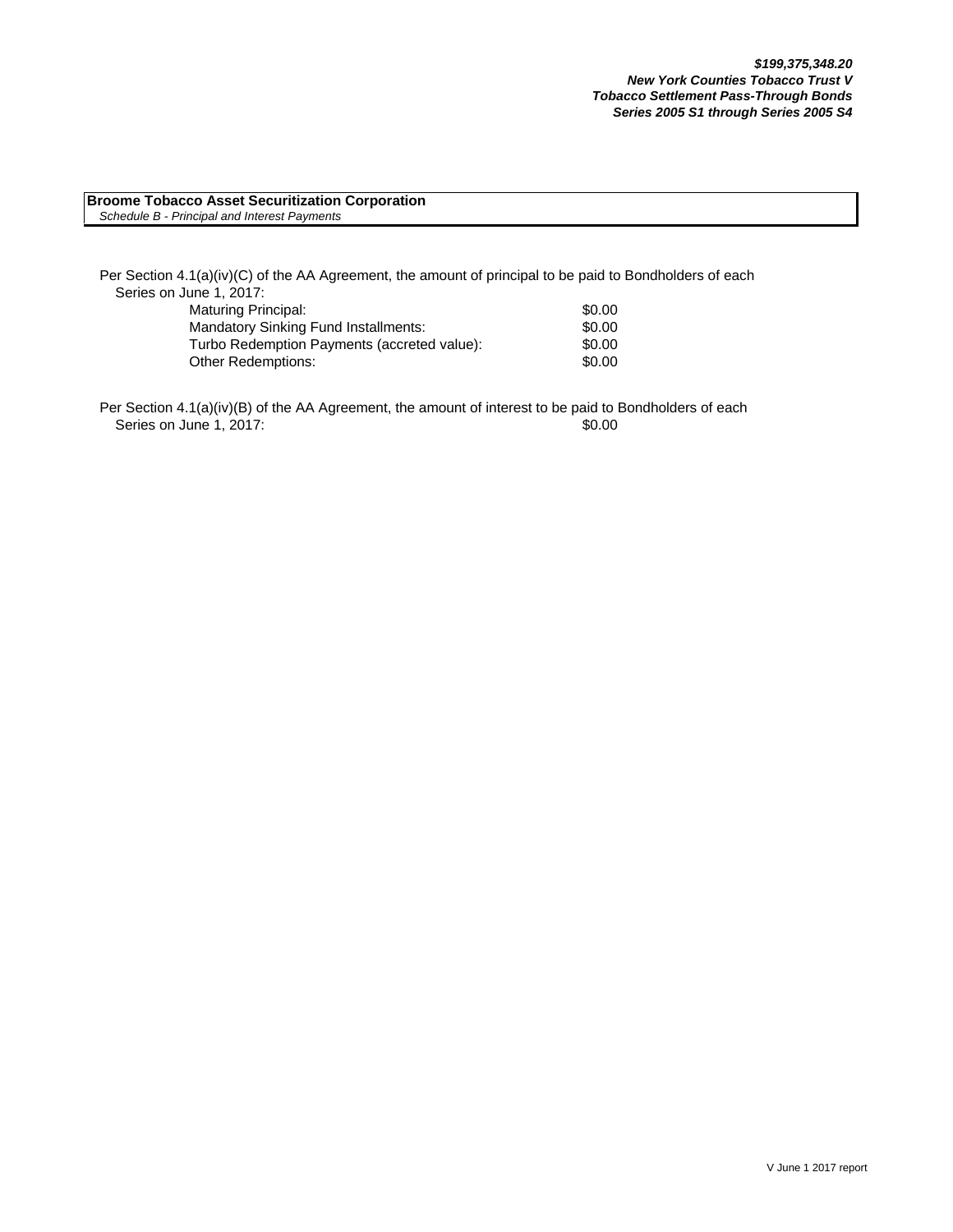| <b>Broome Tobacco Asset Securitization Corporation</b> |  |
|--------------------------------------------------------|--|
| Schedule C - Account Balances as of June 1, 2017       |  |

Per Section 7.08(b) of the Supplemental Indenture and Section 4.1(a)(iv)(D) of the AA Agreement, the amount on deposit in each Account as of June 1, 2017 is expected to be:

| <b>Collection Account</b>            | 0.00 |
|--------------------------------------|------|
| Bond Fund                            | 0.00 |
| Lump Sum Redemption Account          | 0.00 |
| <b>Extraordinary Payment Account</b> | 0.00 |
| <b>Turbo Redemption Account</b>      | 0.00 |
| Rebate Account                       | 0.00 |

 $1$  As set forth in the statements provided by the Trustee.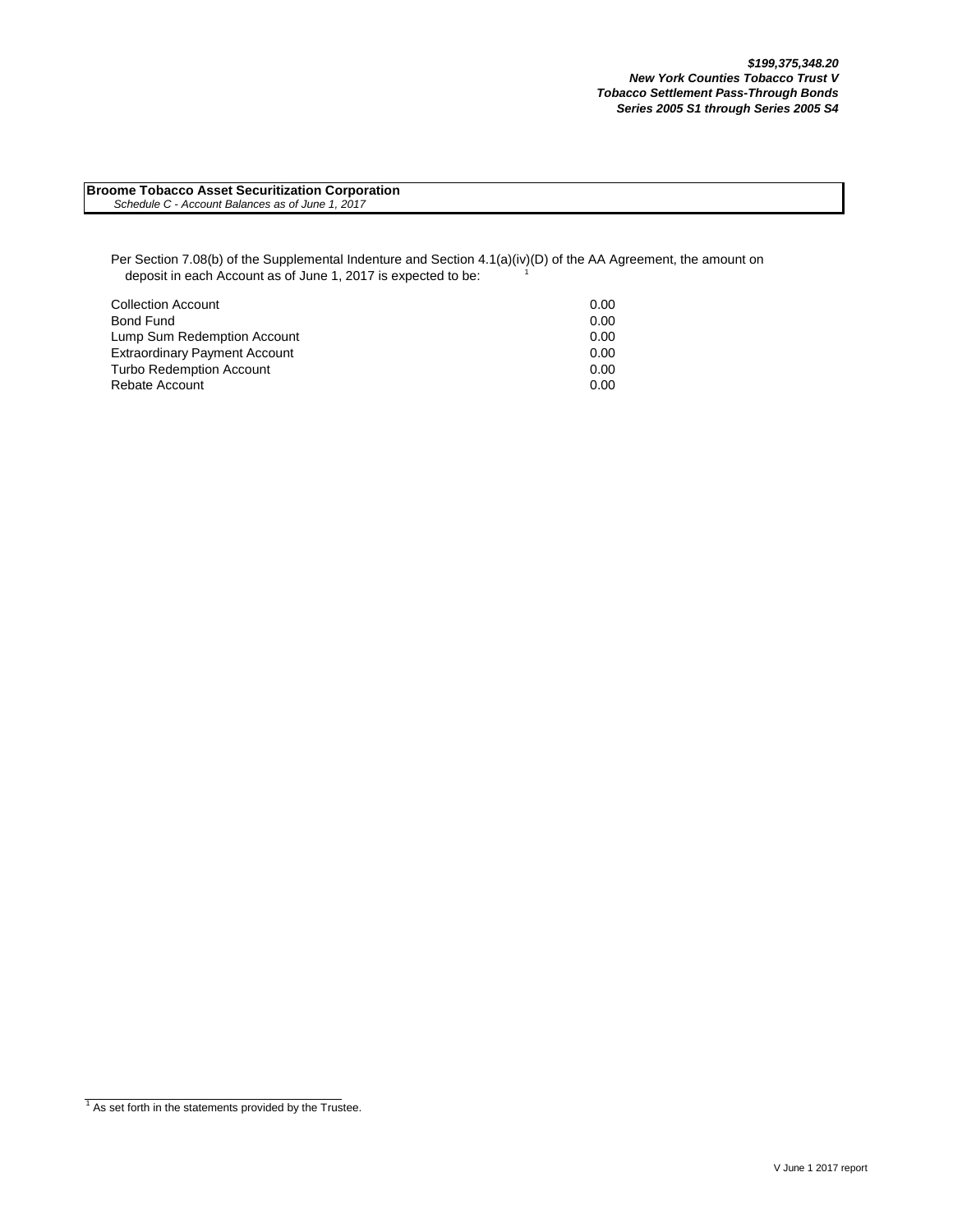**Broome Tobacco Asset Securitization Corporation** *Schedule D - TSR Payments and Pending Litigation*

Per Section 6.05(a) of the Supplemental Indenture, the amount, and to the extent available, the types of payments constituting TSRs that were received during the preceding 12-month period, is equal to \$2,678,363.43

Per Section 6.05(a) of the Supplemental Indenture, to the knowledge of the Corporation, descriptions of any litigation pending against the State, the County or the Corporation seeking to invalidate or overturn the MSA, the Local Law, the Agreement or the proceedings pursuant to which the Bonds are issued follow:

Please see the Appendix herein, which contains an update as of May 31, 2017 to the "Litigation Challenging the MSA, the Qualifying Statute and Related Litigation" section of the Official Statement dated November 15, 2005 prepared in connection with the Bonds.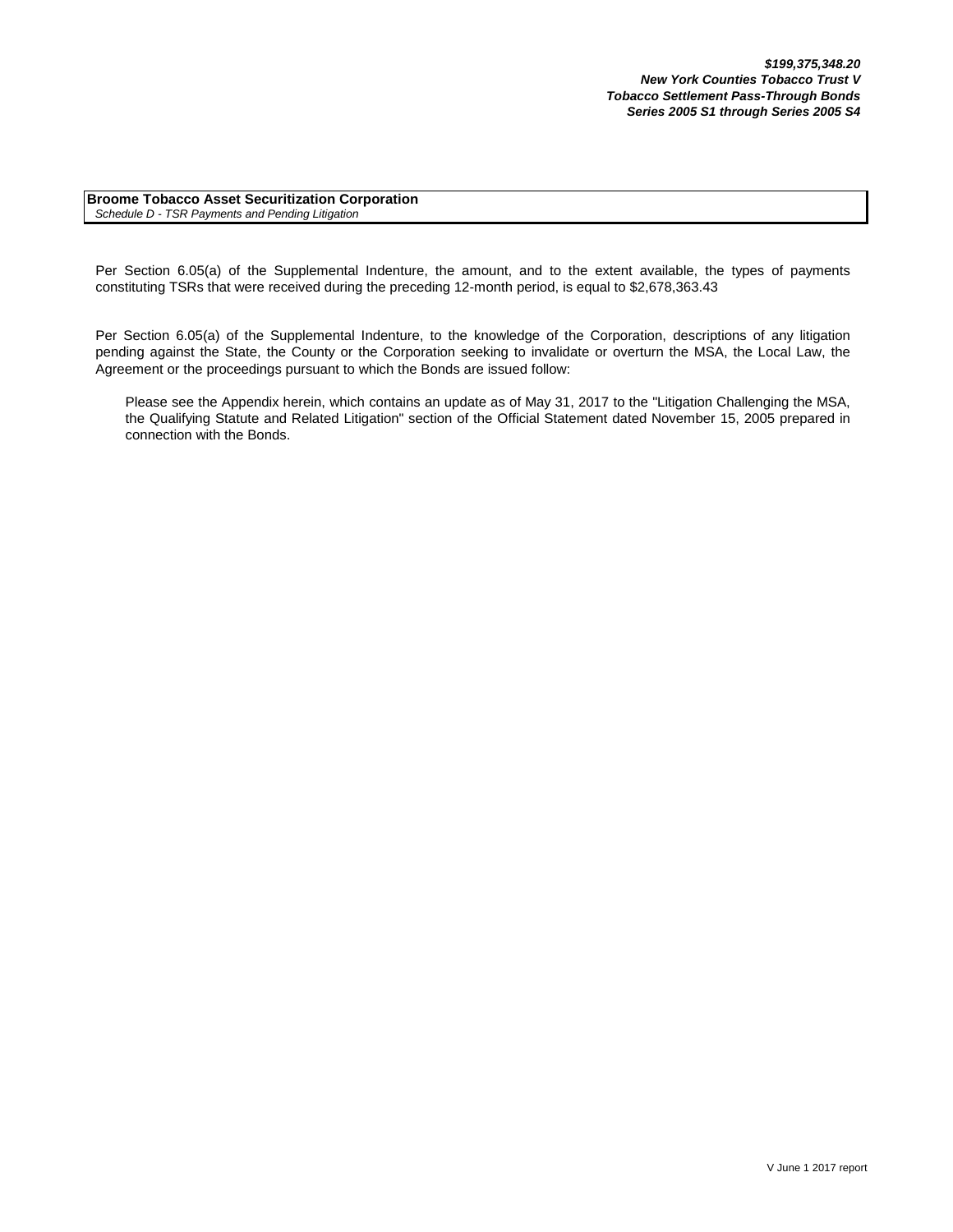### **LITIGATION UPDATE Litigation Challenging the MSA, the Qualifying Statutes and Related Legislation**

#### *General Overview*

Certain smokers, smokers' rights organizations, consumer groups, cigarette importers, cigarette distributors, cigarette manufacturers, Native American tribes, taxpayers, taxpayers' groups and other parties have filed actions against some, and in certain cases all, of the signatories to the MSA alleging, among other things, that the MSA and Settling States' Qualifying Statutes and Complementary Legislation are void or unenforceable under certain provisions of law, such as the U.S. Constitution, state constitutions, federal antitrust laws, state consumer protection laws, bankruptcy laws, federal cigarette advertising and labeling law, and unfair competition laws as described below in this subsection. Certain of the lawsuits have further sought, among other relief, an injunction against one or more of the Settling States from collecting any moneys under the MSA and barring the PMs from collecting cigarette price increases related to the MSA. In addition, class action lawsuits have been filed in several federal and state courts alleging that under the federal Medicaid law, any amount of tobacco settlement funds that the Settling States receive in excess of what they paid through the Medicaid program to treat tobacco related diseases should be paid directly to Medicaid recipients.

### *Qualifying Statute and Related Legislation*

Under the MSA's NPM Adjustment, downward adjustments may be made to the Annual Payments and Strategic Contribution Fund Payments payable by a PM if the PM experiences a loss of market share in the United States to NPMs as a result of the PM's participation in the MSA. A Settling State may avoid the effect of this adjustment by adopting and diligently enforcing a Qualifying Statute, as hereinafter described. The State has adopted the Model Statute, which is a Qualifying Statute under the MSA. The Model Statute, in its original form, required an NPM to make escrow deposits approximately in the amount that the NPM would have had to pay to all of the states had it been a PM and further authorized the NPM to obtain from the applicable Settling State the release of the amount by which the escrow deposit in that state exceeded that state's allocable share of the total payments that the NPM would have made as a PM. Allocable Share Release Amendments have been enacted in the State and all other Settling States except Missouri, amending the Qualifying Statutes in those states by eliminating the reference to the allocable share and limiting the possible release an NPM may obtain under the statute to the excess above the total payment that the NPM would have paid had it been a PM.

In addition, at least 45 Settling States (including the State) have passed legislation (often termed "**Complementary Legislation**") to further ensure that NPMs are making escrow payments required by the states' respective Qualifying Statutes, as well as other legislation to assist in the regulation of tobacco sales. Pursuant to the State's Complementary Legislation, every tobacco product manufacturer whose cigarettes are sold in the State, whether directly or through a distributor, retailer, or similar intermediary or intermediaries, is required to certify annually to the Attorney General of the State that it is either a PM or an NPM in full compliance with the State's Qualifying Statute.

The Qualifying Statutes and related legislation (including those of the State), like the MSA, have also been the subject of litigation in cases alleging that the Qualifying Statutes and related legislation violate certain provisions of the U.S. Constitution and/or state constitutions and are preempted by federal antitrust laws. The lawsuits have sought, among other relief, injunctions against the enforcement of the Qualifying Statutes and the related legislation. To date, such challenges have not been ultimately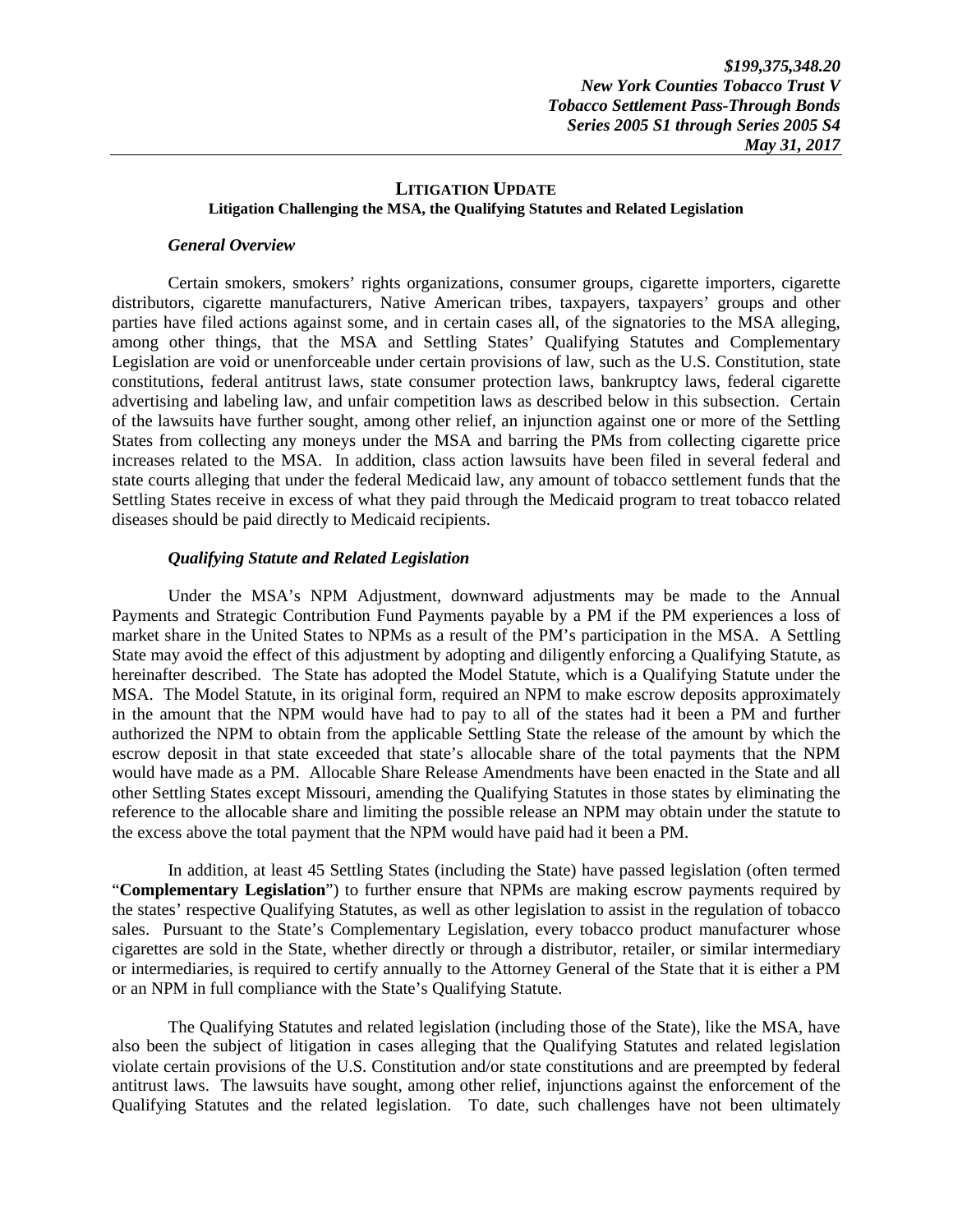successful. The Qualifying Statutes and related legislation may also continue to be challenged in the future. Challenges to the Qualifying Statutes and related legislation are described below under "*Litigation*" in this subsection.

A determination that a Qualifying Statute is unconstitutional would have no effect on the enforceability of the MSA itself; such a determination could, however, have an adverse effect on payments to be made under the MSA if one or more NPMs were to gain market share.

A determination that an Allocable Share Release Amendment is unenforceable would not constitute a breach of the MSA but could permit NPMs to exploit differences among states, and thereby potentially increase their market share at the expense of the PMs.

A determination that the State's Complementary Legislation is unenforceable would not constitute a breach of the MSA or affect the enforceability of the State's Qualifying Statute; such a determination could, however, make enforcement of the State's Qualifying Statute against NPMs more difficult for the State.

### *Litigation*

All of the judgments rendered to date on the merits have rejected the challenges to the MSA and Settling States' Qualifying Statutes and Complementary Legislation presented in the cases. In *VIBO*, a tobacco manufacturer who became a party to the MSA in 2004 (General Tobacco) sued the attorneys general of the Settling States, the OPMs, and other SPMs in the U.S. District Court for Western Kentucky in 2008. It alleged that the MSA and the refusal of the PMs to waive the PMs' most-favored nation rights and the Settling States' refusal to settle with the plaintiff on terms that the plaintiff preferred violated the federal antitrust laws and the Equal Protection, Commerce, Due Process, and Compact Clauses of the U.S. Constitution, and that the settling governmental entities fraudulently induced it to enter into the MSA. The plaintiff alleged that MSA participants, such as itself that were not in existence when the MSA was executed in 1998 but subsequently became participants, were unlawfully required to pay significantly more sums to the states than companies that joined the MSA within 90 days after its execution. In 2009, the district court granted motions to dismiss on all claims. First, the district court held that the PMs' involvement in the creation of the MSA, and their assertion of influence on the Settling States by refusing to give up any most favored nation protections that they held under the MSA (and thus deterring the Settling States from providing the plaintiff the settlement terms that the plaintiff desired) was protected from antitrust liability by the *Noerr-Pennington* ("**NP**") doctrine. The judicially created NP doctrine protects from antitrust liability persons or entities that petition or lobby the federal or state government to take actions that may impose restraints on trade. Second, the district court held that the attorneys general's involvement in and enforcement of the MSA, and their refusal to grant the plaintiff certain settlement terms, were sovereign acts of the states and immune from antitrust attack under the state action exemption. Third, the district court ruled that plaintiff had waived all of its federal constitutional challenges based on the Equal Protection, Due Process, and Commerce Clauses when it became a party to the MSA because the MSA provides in Section XV that all parties agree to waive "for the purposes of performance of the [MSA] any and all claims that the provisions of the [MSA] violate the state or federal constitutions". The district court further held that plaintiffs' Compact Clause claim should be dismissed because the MSA does not enhance state power to the detriment of the federal government power. Plaintiff appealed the dismissal of its claims to the U.S. Court of Appeals for the Sixth Circuit. On February 22, 2012, a three judge panel of the U.S. Court of Appeals for the Sixth Circuit ruled that the MSA does not amount to an unlawful conspiracy or anti-competitive behavior by the government and,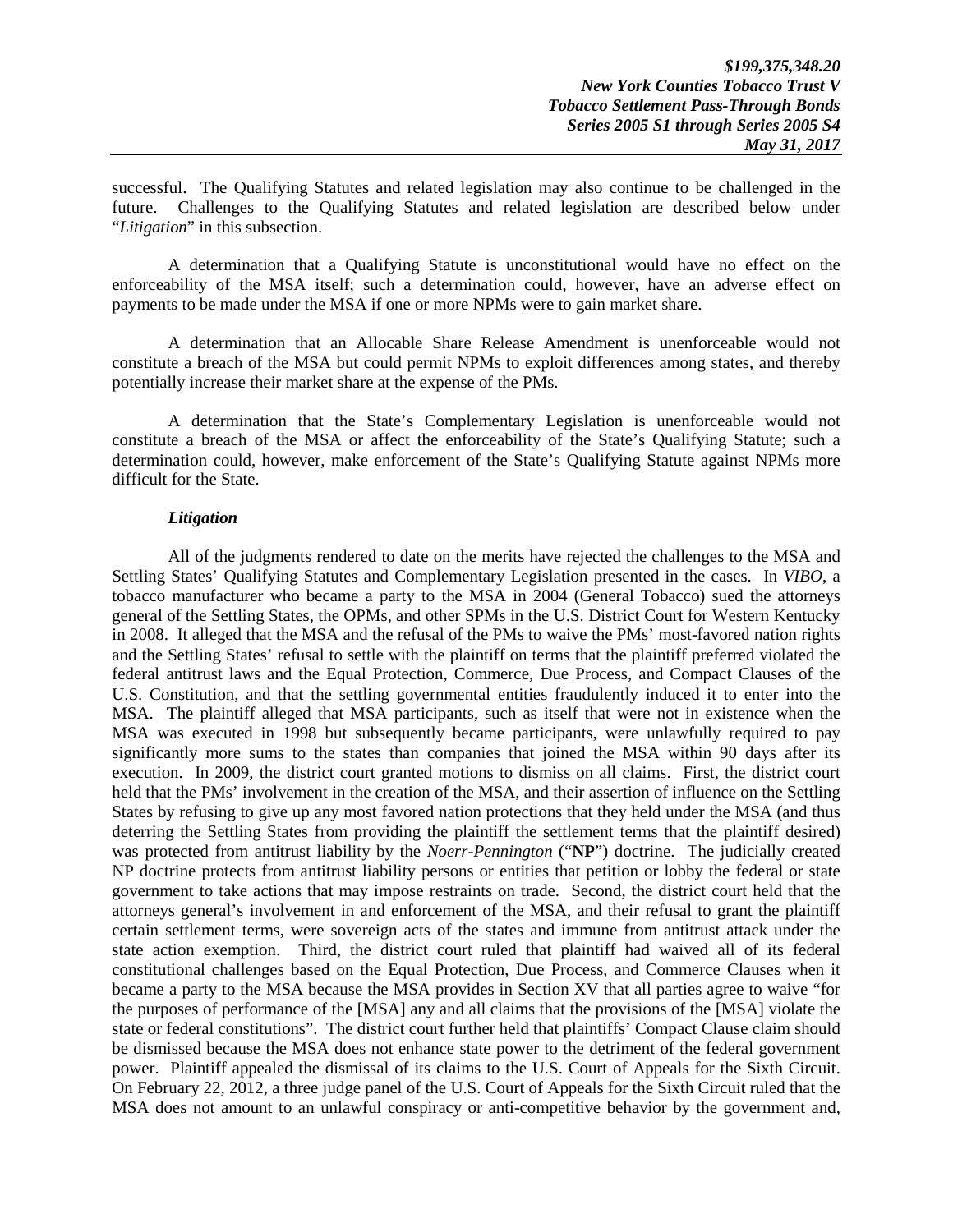accordingly, affirmed the district court's order and dismissed plaintiffs' appeal in this case. The time period for the plaintiffs to file a petition for certiorari to the U.S. Supreme Court expired.

In *Grand River*, certain cigarette manufacturers and distributors who were NPMs brought suit in 2002 against 31 states, including the State, and their attorneys general, alleging, among other things, that the Escrow Statutes contravened the Commerce Clause of the U.S. Constitution, the Sherman Act, and, in the case of plaintiff Grand River, the Constitution's Indian Commerce Clause. The district court had dismissed all claims against the states other than the State for lack of personal jurisdiction, and dismissed all claims except the antitrust claim against the State. On interlocutory appeal, the Second Circuit reversed the district court's dismissal against the non-New York defendants, reversed the dismissal of the dormant Commerce Clause claim, and affirmed the dismissal of the plaintiffs' other constitutional claims. As to the Commerce Clause claim, the Second Circuit held that the plaintiffs "state a possible claim that the practical effect of the challenged statutes and the MSA is to control prices outside of the enacting states by tying both the SPM settlement and NPM escrow payments to national market share, which in turn affects interstate pricing decisions". On remand, the Southern District on March 22, 2011 granted summary judgment to the defendants on all of plaintiffs' Sherman Act and Commerce Clause claims. Plaintiffs appealed to the Second Circuit and petitioned the Southern District to amend its dismissal of plaintiffs' Sherman Act and Commerce Clause claims. On January 30, 2012 the Southern District denied the plaintiffs' motion to amend the Southern District's March 22, 2011 dismissal by summary judgment of plaintiffs' claims that the MSA and related legislation violated the Sherman Act and the Commerce Clause. Plaintiffs then appealed this denial to the Second Circuit. On June 1, 2012 plaintiffs withdrew both appeals before the Second Circuit, which withdrawals were ordered by the Second Circuit on August 10, 2012. The case is now closed before the Second Circuit.

In *Freedom Holdings*, two cigarette importers who were NPMs sought in 2002 to enjoin the enforcement of the State's Qualifying Statute and Contraband Statute, claiming that the MSA and the legislation violated Section 1 of the Sherman Act, and the Commerce Clause of the U.S. Constitution. The Southern District dismissed the plaintiffs' complaint for failure to state a claim. On appeal, a three judge panel of the Second Circuit reversed the district court's dismissal. The Court held that, accepting the allegations of the complaint as true, the complaint alleged an "express market-sharing agreement among private tobacco manufacturers", and that the MSA, Escrow Statutes, and complementary legislation allowed the originally settling defendants to "set supracompetitive prices that effectively cause other manufacturers either to charge similar prices or to cease selling". The Court additionally held that, at the pleading stage, the defendants had not established that the legislation was protected by the state action exemption articulated under *Parker v. Brown* ("**Parker**") and its progeny, or as protected petitioning of government under the NP doctrine. The Court upheld the dismissal of the plaintiffs' Commerce Clause claim—although reserving the dormant Commerce Clause issue that plaintiffs had not asserted—and permitted the plaintiffs to amend to add allegations in their Fourteenth Amendment Equal Protection claim. The Second Circuit issued a subsequent opinion denying a motion for rehearing. The plaintiffs thereafter amended their complaint and brought a motion for a preliminary injunction against the State's Qualifying Statute and Contraband Statute. The district court granted an injunction against the Allocable Share Release Amendment, but otherwise denied the motion. The plaintiffs appealed and the Second Circuit affirmed the district court's denial of the broader preliminary injunction on the ground that plaintiffs had not established irreparable injury. After remand from the Second Circuit, the district court in *Freedom Holdings* conducted an evidentiary hearing and bench trial, and issued judgment for defendants on all of the plaintiffs' claims. The court held that the MSA and its implementing legislation were not illegal per se and not pre-empted by the Sherman Act, that even if it were necessary to reach the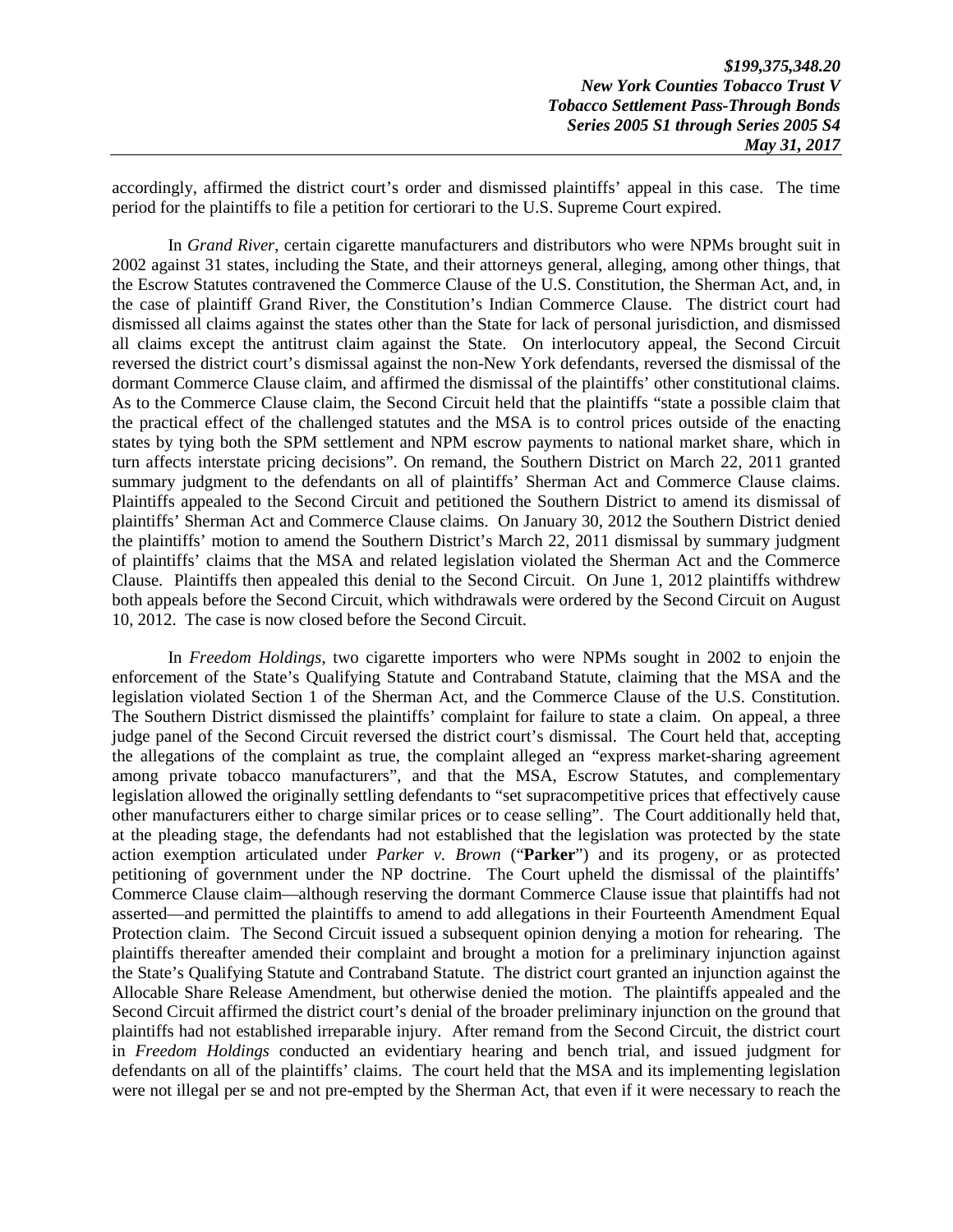*\$199,375,348.20 New York Counties Tobacco Trust V Tobacco Settlement Pass-Through Bonds Series 2005 S1 through Series 2005 S4 May 31, 2017* 

issue of state action exemption, that it shielded the defendants' conduct, and that the MSA and the legislation did not contravene the dormant Commerce Clause. On October 18, 2010, the Second Circuit affirmed the dismissal of the plaintiffs' claims. The U.S. Supreme Court has denied plaintiffs' petition for a writ of certiorari.

In *S&M Brands v. Caldwell*, certain NPMs and cigarette distributors brought an action in a federal district court in Louisiana in 2005 seeking, among other relief: (1) a declaration that the MSA and Louisiana's Qualifying Statute and Complementary Legislation are invalid as violations of the U.S. Constitution and the Federal Cigarette Labeling and Advertising Act; and (2) an injunction barring the enforcement of the MSA and Louisiana's Qualifying Statute and Complementary Legislation. Following the state defendant's motion to dismiss the complaint for lack of jurisdiction, the U.S. District Court for the Western District of Louisiana (the "**Western District**") allowed the case to proceed on claims that the MSA and Louisiana's Complementary Legislation are violations of the federal antitrust laws and of the Compact Clause, Commerce Clause, Due Process Clause and First Amendment of the U.S. Constitution, and the Federal Cigarette Labeling and Advertising Act, and dismissed the claims that alleged violation of the Tenth Amendment of the U.S. Constitution. In September 2009, the Western District granted defendant's motion for summary judgment and dismissed with prejudice all claims by the plaintiffs. In August 2010, the Fifth Circuit affirmed the Western District's order granting summary judgment for the defendants. The Fifth Circuit held that the district court correctly concluded that the MSA did not violate the Compact Clause because the MSA only increases states' power vis-à-vis the PMs and does not result in an accompanying decrease of the power of the federal government. The Fifth Circuit also ruled that the Escrow Statute did not violate the federal antitrust laws for the reasons set forth in its prior decision in *Xcaliber Int'l Ltd. v. Caldwell*, and held that the MSA did not violate federal antitrust laws after adopting the rationales of the Sixth Circuit and other circuits that previously considered the issue. In addition, the Fifth Circuit affirmed the dismissal of plaintiffs' Commerce Clause and Due Process Clause claims because plaintiffs had failed to show that the Louisiana Escrow Statute and the MSA had the effect of increasing cigarette prices outside of Louisiana. With respect to plaintiffs' First Amendment challenge to the MSA and the Escrow Statute, the Fifth Circuit found that the only statute applicable to plaintiffs as NPMs was the Escrow Statute, which the court determined did not compel or abridge plaintiffs' speech. Similarly, the Fifth Circuit found that the MSA and Escrow Statute did not violate the Federal Cigarette Labeling and Advertising Act because plaintiffs are not compelled to join the MSA and the Escrow Statute does not have any connection with cigarette packaging, advertising, or promotion. The U.S. Supreme Court denied plaintiffs' petition for writ of certiorari.

In the other decisions upholding the MSA or accompanying legislation, the decisions were rendered either on motions to dismiss or motions for summary judgment. Courts rendering those decisions include the U.S. Courts of Appeals for the Tenth Circuit in *KT & G Corp. v. Edmondson*, and *Hise v. Philip Morris Inc*.; the Eighth Circuit in *Grand River Enterprises v. Beebe*; the Third Circuit in *Mariana v. Fisher*, and *A.D. Bedell Wholesale Co. v. Philip Morris Inc*; the Fourth Circuit in *Star Sci., Inc. v. Beales*; the Sixth Circuit in *S&M Brands v. Cooper*, *S&M Brands, Inc. v. Summers and Tritent Inter'l Corp. v. Commonwealth of Kentucky*; the Ninth Circuit, in *Sanders v. Brown*; and multiple lower courts.

In January 2011, an international arbitration tribunal rejected claims brought against the United States challenging MSA-related legislation in various states under NAFTA.

The MSA and related state legislation may be challenged in the future. A determination by a court having jurisdiction over the State and the Corporation that the MSA or related State legislation is